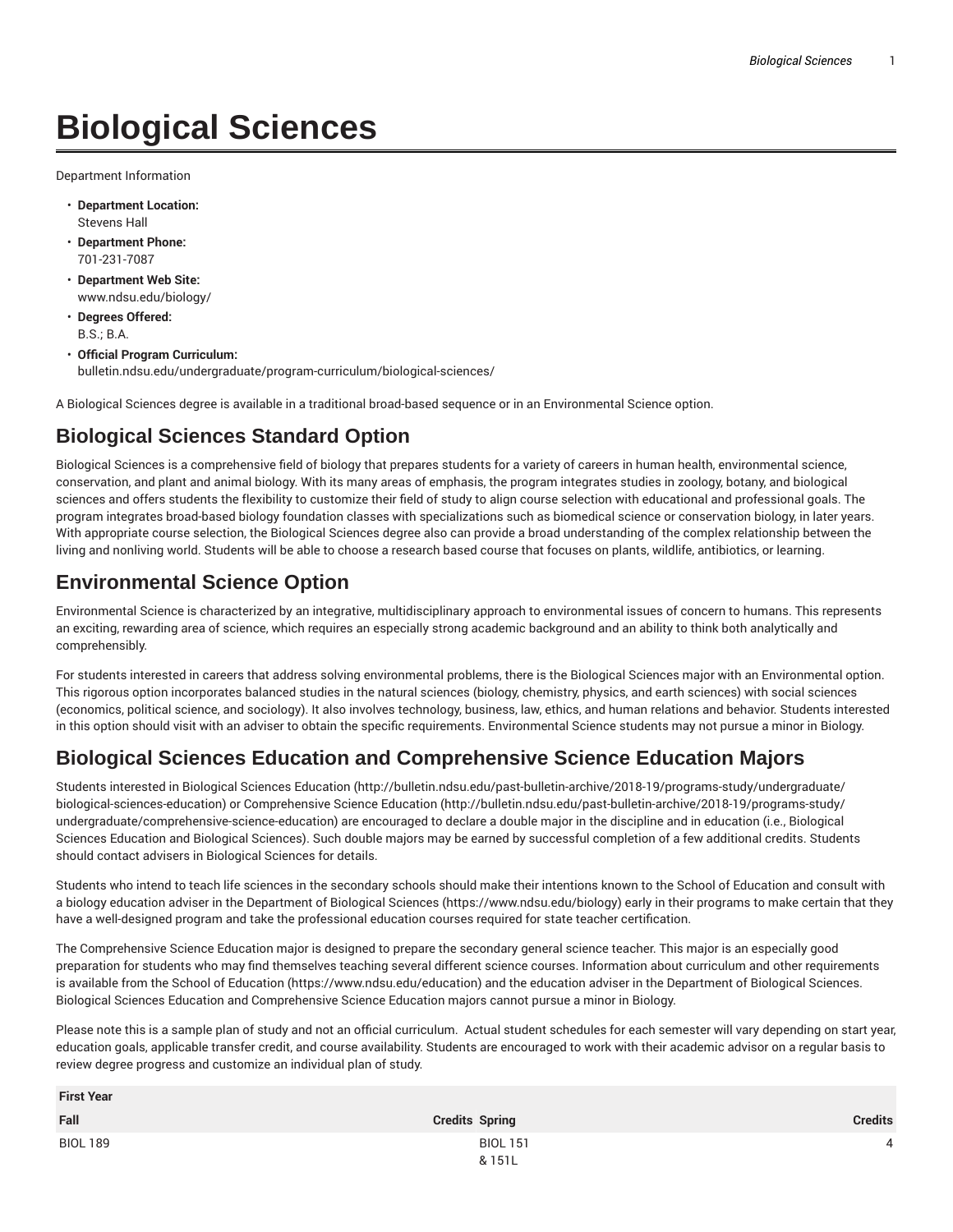| <b>BIOL 150</b><br>& 150L                           |                       | 4 CHEM 122<br>& 122L                                     | $\overline{4}$            |
|-----------------------------------------------------|-----------------------|----------------------------------------------------------|---------------------------|
| <b>CHEM 121</b><br>& 121L                           |                       | 4 ENGL 120                                               | 3                         |
| <b>ENGL 110</b>                                     |                       | 4 MATH 146 or 165                                        | $\overline{4}$            |
| <b>MATH 103</b>                                     | 3                     |                                                          |                           |
|                                                     | 15                    |                                                          | 15                        |
| <b>Second Year</b>                                  |                       |                                                          |                           |
| Fall                                                | <b>Credits Spring</b> |                                                          | <b>Credits</b>            |
| <b>BIOL 252</b>                                     |                       | 3 BIOL 270, 271, or 272                                  | 3                         |
| <b>BIOL 315</b><br>& 315L                           |                       | 4 PHYS 120 or 211 and 211L and 212<br>and $212L$         | 3                         |
| CHEM 240, 341 and 341L, or 342 and<br>342L          |                       | 3-4 BIOL 364 or 370                                      | 3                         |
| <b>COMM 110</b>                                     |                       | 3 Social & Behavioral Sciences Gen Ed                    | 3                         |
| Humanities & Fine Arts Gen Ed                       |                       | 3 Wellness Gen Ed                                        | $\mathbf{2}$              |
|                                                     | $16-17$               |                                                          | 14                        |
| <b>Third Year</b>                                   |                       |                                                          |                           |
| Fall                                                | <b>Credits Spring</b> |                                                          | <b>Credits</b>            |
| BIOL 300-400 Elective                               |                       | 3 BIOL 300-400 Elective                                  | $\ensuremath{\mathsf{3}}$ |
| <b>BIOL 359</b>                                     |                       | 3 Free Elective                                          | 9                         |
| <b>ENGL 324</b>                                     |                       | 3 Social & Behavioral Science/Global<br>Diversity Gen Ed | 3                         |
| <b>Free Elective</b>                                | 3                     |                                                          |                           |
| Humanities & Fine Arts/Cultural<br>Diversity Gen Ed | 3                     |                                                          |                           |
|                                                     | 15                    |                                                          | 15                        |
| <b>Fourth Year</b>                                  |                       |                                                          |                           |
| Fall                                                | <b>Credits Spring</b> |                                                          | <b>Credits</b>            |
| BIOL 300-400 Elective                               |                       | 6 BIOL 491                                               | $2 - 5$                   |
| <b>Free Elective</b>                                |                       | 9 BIOL 300-400 Elective                                  | 3                         |
|                                                     |                       | <b>Free Elective</b>                                     | 9                         |
|                                                     | 15                    |                                                          | $14-17$                   |

Total Credits: 119-123

Please note this is a sample plan of study and not an official curriculum. Actual student schedules for each semester will vary depending on start year, education goals, applicable transfer credit, and course availability. Students are encouraged to work with their academic advisor on a regular basis to review degree progress and customize an individual plan of study.

#### **Pre-Professional SChool**

| <b>First Year</b> |                       |                |
|-------------------|-----------------------|----------------|
| Fall              | <b>Credits Spring</b> | <b>Credits</b> |
| <b>BIOL 189</b>   | <b>BIOL 151</b>       | 3              |
| <b>BIOL 150</b>   | 3 BIOL 151L           |                |
| <b>BIOL 150L</b>  | 1 CHEM 122            | 3              |
| <b>CHEM 121</b>   | 3 CHEM 122L           |                |
| CHEM 121L         | 1 MATH 146            | $\overline{4}$ |
| <b>MATH 103</b>   | 3 ENGL 120            | 3              |